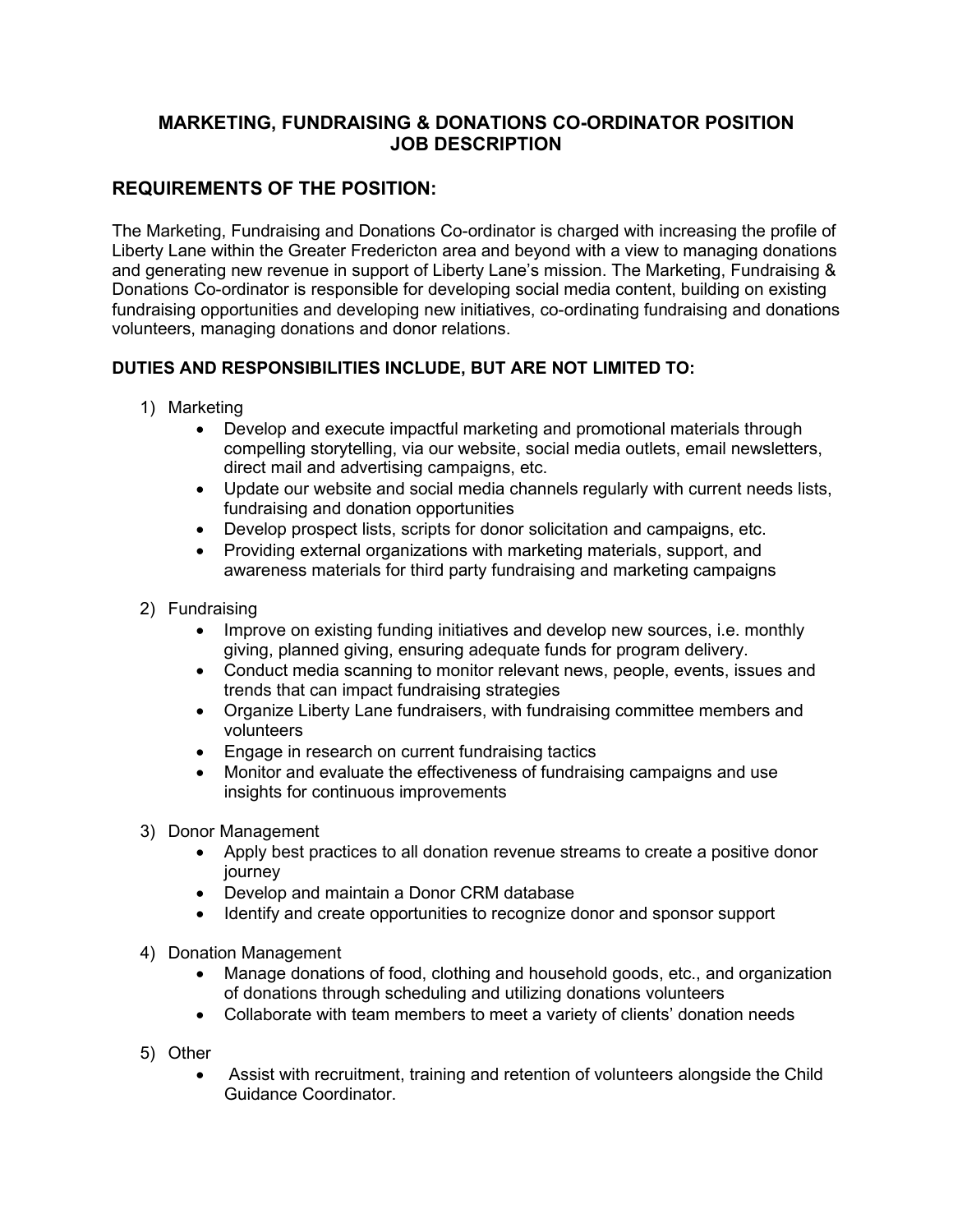The Marketing and Fundraising Co-ordinator will be responsible to and report to the Executive Director.

#### **QUALIFICATIONS:**

#### **Education**

Post Secondary education in marketing, public relations or a related discipline.

### **Experience**

- Minimum of 3-years experience in a relevant professional role with demonstrated success in the development and execution of marketing and fundraising specific to the charitable sector.
- Experience in developing and executing digital marketing to generate new revenue streams and donors
- Knowledge and understanding of technical and creative aspects of digital and mobile marketing including search engine optimization, keyword search and Google Analytics.
- Proficiency in Computer applications including Microsoft 365, Zoom, and other basic software
- Proficiency in Social Media platforms, i.e. Facebook, Instagram, Twitter, You Tube, etc.
- Experience in Website design and editing using Weebly
- Functional Knowledge of Donor CRM databases for donor management, information dissemination and appeals.
- Functional knowledge of Canada Helps, Paypal, etc.
- Experience in writing funding and grant proposals

### **OTHER:**

- Blend of office and remote working. Remote working requires access to stable highspeed internet and a work space that supports confidentiality and minimizes distractions
- Willingness to work non-traditional hours as required
- Comfortable taking initiative to start new projects and reach out to people and/or organizations with the Fredericton community
- Ability to travel and meet with donors and sponsors as required
- Strong organizational skills able to set priorities, develop a work schedule, monitor progress
- Ability to multi-task with exceptional attention to detail
- Ability to work independently and as part of a team.
- Excellent people skills/welcoming demeanour
- Exceptional verbal, written and electronic communication skills
- Bilingual (English/French) considered an asset.
- Commitment to maintaining a high level of confidentiality
- Knowledge of violence prevention field, interventions and issues around domestic abuse